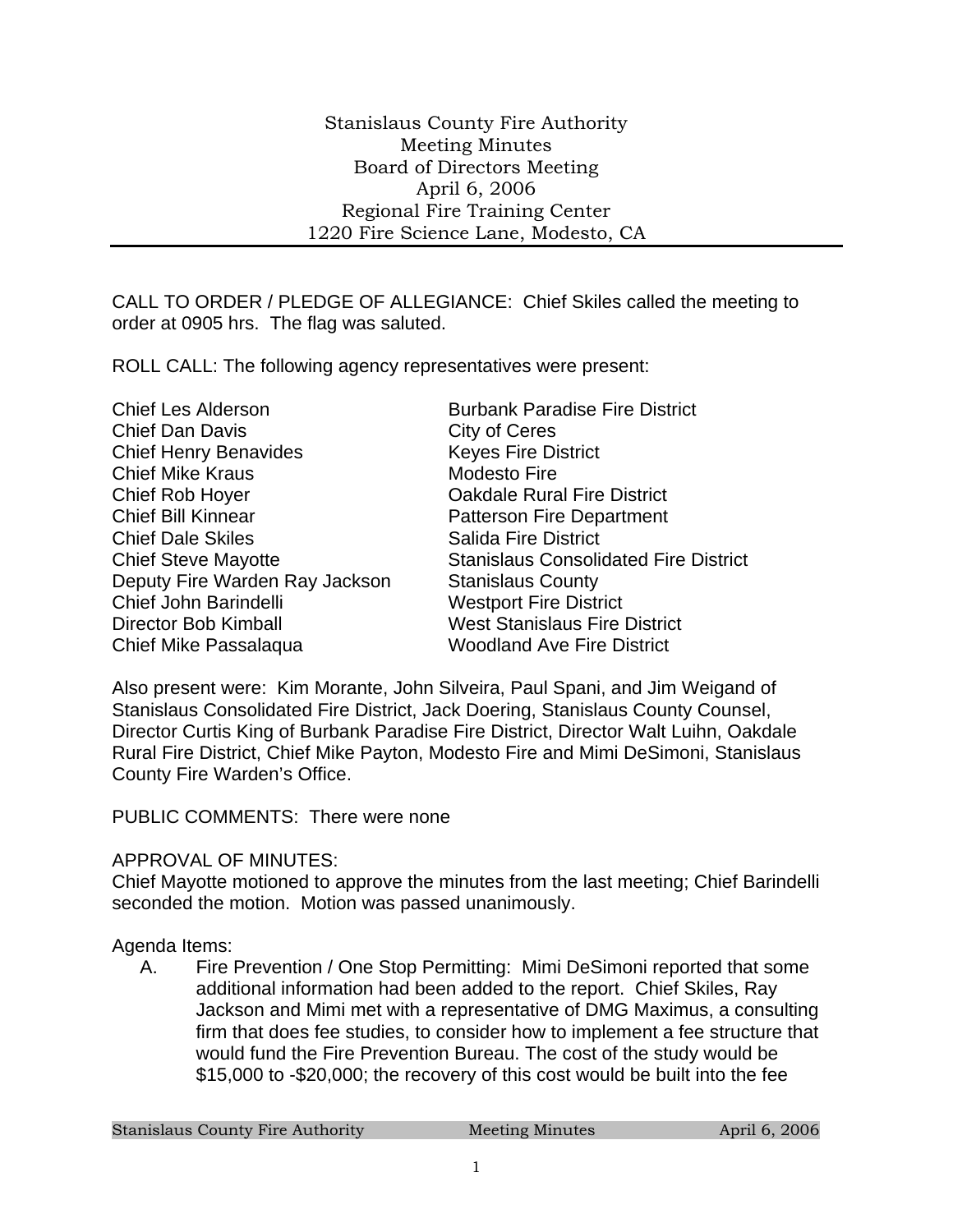structure. Chief Payton and Chief Davis have both been through fee studies within their cities. Comparisons will be done.

- B. Fire Investigation: Chief Jackson reported that two meetings have been held with various stakeholders from law enforcement, fire, and the District Attorney's Office. He gave an overview of the discussions and the types of information that we are trying to collect. He is hoping to have a preliminary draft by the next Fire Authority meeting.
- C. Presentation of year to date budget: A budget including the County's revenue projection of the Less Than County Wide Tax, actual collections and expenses was handed out and discussed. Based on the projected Consolidated budget, there should be approximately \$75,000 left of the Less Than Countywide Fire Tax at the end of the year. In addition the \$300,000 general fund contribution has not been allocated yet.
- D. Fixed Assets Jack Doering opened the discussion stating that the Fire Authority is an advisory group and as such cannot own fixed assets. He also stated that if vehicles purchased with PFF funds for Consolidated are sold, the salvage value really should be rolled back into the purchase of replacements of those vehicles. There was never any expectation by the County that they would get these vehicles back. Since the contract potentially could go to another agency in the future, he suggested that a monthly payment should be built into the contract price for providing the service. He also suggested that since this contract will be up June  $30<sup>th</sup>$  the purchase of a new vehicle should roll into the proposal for next year's contract. With the end of the year rapidly approaching he also suggested that the Fire Authority open the contract up for bids from any interested agency very soon. The contract will have to be approved by the Board of Supervisors prior to June  $30<sup>th</sup>$  so that it will be in place on the first of July. Chief Mayotte suggested that the service contract be opened up, and that agency providing bids give a cost and move forward without being micromanaged. It was discussed that an expenditure strategy based on our business plan be formulated so that proposals may be requested.

Chief Mayotte presented a Board Report regarding the purchase of a new investigator vehicle. The report gave two options; purchase new or use the vehicle the Stanislaus Consolidated purchased two years ago but has not yet put in service. Director Kimball suggested that in light of County Counsel's comments we should not purchase a vehicle at this time. Chief Barindelli suggested that we could build the cost of a lease into our monthly payment to Consolidated. Chief Mayotte pointed out that the high mileage put on this vehicle would not work well with a lease. There has already been approximately \$2400 in repairs done this year. Director Kimball made a motion not to act on this issue at this time, but to wait 90 days; if there are additional repair costs the Fire Authority will pick them up. Chief Alderson seconded the motion. Motion was passed with all in favor except for one no vote by Chief Mayotte.